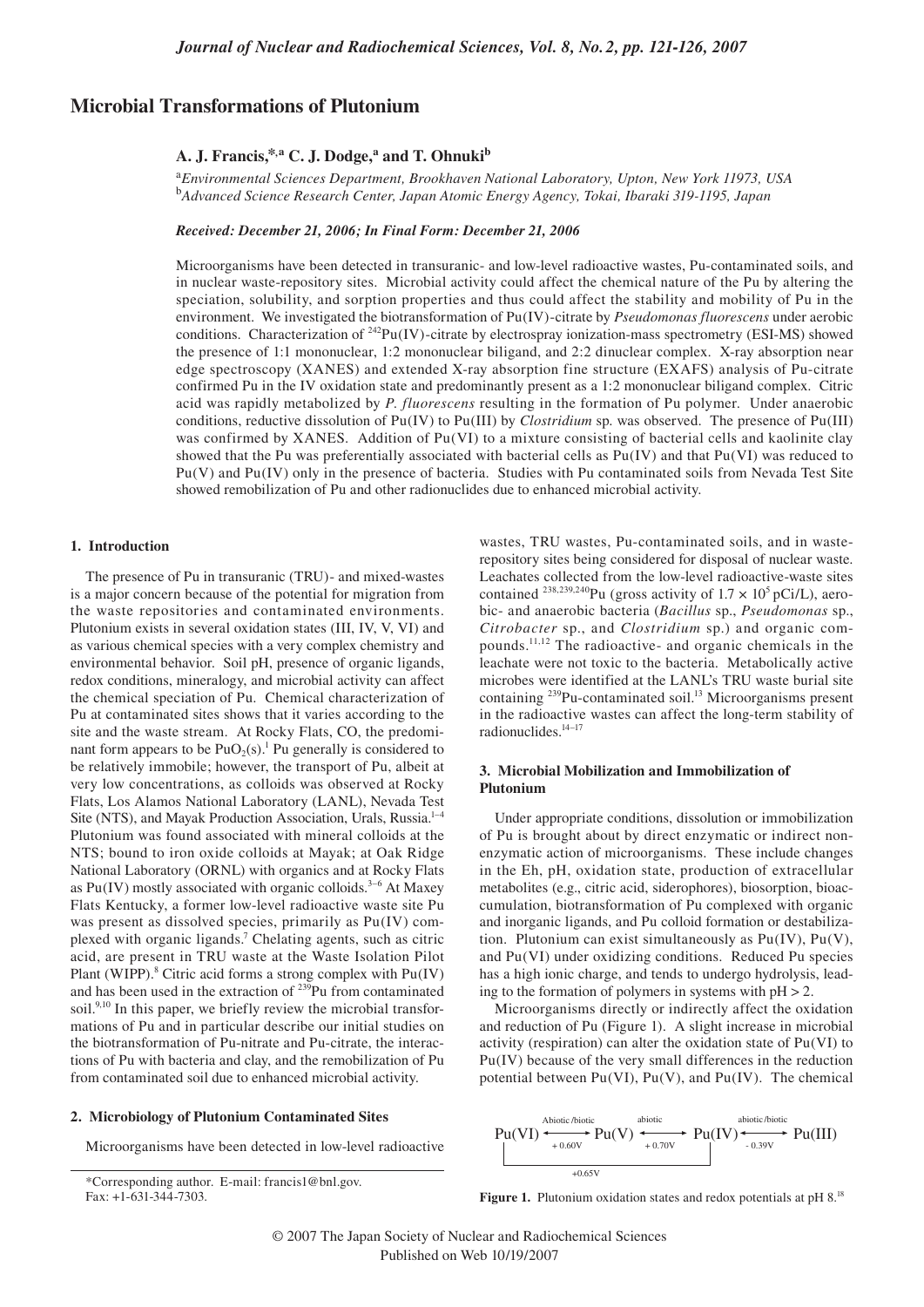form of Pu (e.g., oxide, ionic, organic- or inorganic complexes, co-precipitates), the availability of electron donors, electron acceptors (Fe<sup>3+</sup>, Mn<sup>4+</sup>, NO<sub>3</sub><sup>-</sup>, SO<sub>4</sub><sup>2-</sup>, organic compounds), nutrients (nitrogen, phosphorus), and environmental factors (pH, Eh, temperature, moisture) all can affect microbial activity and the biotransformation of Pu. The extent of Pu dissolution could rise considerably with an increase in microbial activity, particularly under anaerobic conditions due to the formation of stable complexes with metabolites and organic degradation products. Conversely, microorganisms can bring about a decrease in soluble Pu or immobilization due to reduction from higher to lower oxidation state, bioaccumulation and bioprecipitation reactions.

## **4. Dissolution of Plutonium by Microbial Extracellular Metabolites**

The dissolution of Pu by microorganisms is brought about by their production of organic acids, such as citric acid, extracellular metabolites, and siderophores. Microorganisms grown in the presence of plutonium produced unidentified compounds capable of dissolving and mobilizing Pu in soils. These compounds also may be involved in transporting plutonium into the cells.19–23

Siderophores are low-molecular-weight iron chelators produced by microbes in response to a limited availability of soluble iron. As Pu(IV) and Fe(III) have chemical and biochemical similarities, and because of the ubiquity of siderophore-producing microbes, iron-sequestering agents produced by such microorganisms could be important in the complexation of Pu and other actinides, thus increasing their solubility and bioavailability. Desferal, a polyhydroxamate chelate produced by microorganisms enhanced the dissolution of  $PuO<sub>2</sub>$ .<sup>13</sup> The production of extracellular chelating agents resembling siderophores was observed with *Pseudomonas aeruginosa* grown in the presence of uranium and thorium.<sup>24</sup> Brainard et al.<sup>22</sup> determined rate-constants for the solubilization of hydrous  $PuO<sub>2</sub>(s)$ by the siderophores enterobactin and desferrioxamine B, and by selected carboxylate amino polycarboxylate, and catecholate ligands. They showed that siderophores are extremely effective in solubilizing actinide oxides; on a per-molecule basis, enterobactin was  $\sim 10^3$  times more effective than the other chelators tested in increasing the rate of solubilization of hydrous plutonium oxide.

Several bacteria and fungi grown in the presence of Pu produced extracellular Pu complexes that increased the concentration of Pu in soil-column eluates relative to controls. Elution through soil effectively removed positively charged Pu complexes. The increased mobility of Pu in soil resulted from the formation of neutral and negatively charged Pu complexes. In the presence of known microbial metabolites such as citric acid and synthetic ligands (DTPA, EDTA, EDDHA), Pu(VI) was reduced to Pu(IV) before complexation, suggesting that the latter valence state would be the dominant one associated with organic complexes in soils. Studies with selected organisms indicated that Pu was both actively transported into, and sorbed onto the cell, and these phenomena, as well as complexation of Pu by extracellular metabolites, were a function of the form of Pu supplied (hydrolyzed and complexed forms), the organisms' type and growth characteristics, and the ability of the organism to alter extracellular pH. 20,21,23,25

### **5. Immobilization of Plutonium by Biosorption and Bioaccumulation**

Immobilization of Pu, on the other hand, may be caused indirectly, by changing the Eh, and facilitating precipitation of Pu, reduction of  $Pu(VI)$  and  $Pu(V)$  to  $Pu(IV)$  oxidation state, biosorption, and bioprecipitation reactions. Naturally occurring soluble organics affected  $237$ Pu uptake by the fresh-water bacterium *Aeromonas hydrophila* and by the alga *Scenedesmus obliquu*s.26 Low Pu (and Am) concentrations observed in the water column corresponded with maximum bacterial activity and it was attributed to bioaccumulation by the biomass.27 The biosorption of <sup>239</sup>Pu from aqueous nitrate medium by the fungus biomass *Rhizopus arrhizus* was maximal at pH 6–7 and that under optimal conditions a strain of *Rhizopus* species removed 99% of the <sup>239</sup>Pu from the wastewater.<sup>28,29</sup> Alphaenergy spectral analyses in combination with SEM observations showed that the absorption occurred mainly on the cell walls of the fungus. *Halomonas* sp. isolated from the WIPP site biosorbed ~9% (0.17  $\times$  10<sup>-9</sup> M) of the total <sup>241</sup>Pu in solution  $(1.8 \times 10^{-9} \text{ M})$ ; *Acetobacterium* sp. isolated from Grimsel groundwater biosorbed ~7% (0.11  $\times$  10<sup>-9</sup> M) of the total <sup>241</sup>Pu  $(1.5 \times 10^{-9} \text{ M})$  in solution.<sup>30</sup> On a dry-weight basis, *Acetobacterium* sp. sorbed 145 ng <sup>241</sup>Pu g<sup>-1</sup> dry cells, and *Halomonas* sp. sorbed 351 ng <sup>241</sup>Pu g<sup>-1</sup> dry cells.

Sorption studies of Pu(VI) with bacterial resting cells have shown that the interaction with bacteria caused changes in the oxidation state to  $Pu(V)$  due to endogenous respiration. Due to its weak complexation ability, the cell bound  $Pu(V)$  was released into solution; disproportionation of  $Pu(V)$  to  $Pu(IV)$ and  $Pu(VI)$ ; and complexation of  $Pu(IV)$  with the biomass was observed.25,31 EXAFS analysis of Pu associated with the cells showed that Pu(VI) is primarily bound to the phosphate groups on the cell surface.<sup>32</sup>

#### **6. Reductive Dissolution of Pu(IV) to Pu(III) by Bacteria under Anaerobic Conditions**

The mobility and bioavailability of Pu is limited by its solubility. Plutonium is present in the environment mostly as the oxides and hydroxides of Pu(IV) that have low solubility. The solubility products of Pu(IV) oxyhydroxides are estimated to be  $10^{-56.8}$  and  $10^{-57.8}$ . The solubility of plutonium (III) hydroxide is much greater,  $K_{\text{sp}} = 10^{-22.6}$ . Consequently, the reduction of Pu(IV) oxyhydroxides to Pu(III) is expected to increase the solubility of plutonium in the environment. The electrochemical potential for this reduction reaction is similar to that for iron reduced by many microorganisms suggesting that those microbes able to reduce iron and other metals also might reduce Pu(IV) oxyhydroxides under similar conditions and, thus, reductively solubilize Pu(IV) to Pu(III). The persistence of the reduced soluble Pu(III) is affected by its stability, as well as by its interactions with organic and inorganic materials. Rusin et al.33 showed that an iron-reducing bacterium *Bacillus* sp. solubilized up to 90% hydrous  $PuO<sub>2</sub>(s)$  in about 7 days under anaerobic conditions in the presence of the chelating agent nitrilotriacetic acid (NTA). In these studies, Pu(III) was present as a Pu-NTA complex. However, without NTA, only 40% of Pu was solubilized suggesting that a strong complexing agent is needed to keep the Pu in solution. Little dissolution of  $PuO<sub>2</sub>$  was observed in sterile culture media or in the presence of non-iron-reducing bacteria, such as *Escherichia coli*.

Francis et al. (*manuscript in preparation*) investigated the reductive dissolution of Pu(IV) by the anaerobic spore-forming bacterium *Clostridium* sp. known to reduce U(VI) to U(IV); Tc(VII) to Tc(IV); and Fe(III) to Fe(II). Addition of  $1 \times 10^{-7}$ M 242Pu (IV)-nitrate had no effect upon the growth and metabolism of glucose by *Clostridium* sp. Pu added to the bacterial growth medium (uninoculated control) resulted in its precipitation and was removed by 0.4 *µ*m filtration. Speciation calculations showed that Pu most likely existed as  $Pu(OH)<sub>4</sub>$  at pH 6.2 due to hydrolysis and polymerization. The growth of *Clostridium* sp. lowered the Eh (–180 mV), and the pH from 6.2 to 2.8, concomitant with the production of acetic and butyric acids and of carbon dioxide (225 *µ*mol) and hydrogen. After 14 h of growth, 70% of the Pu passed through a 0.4 *µ*m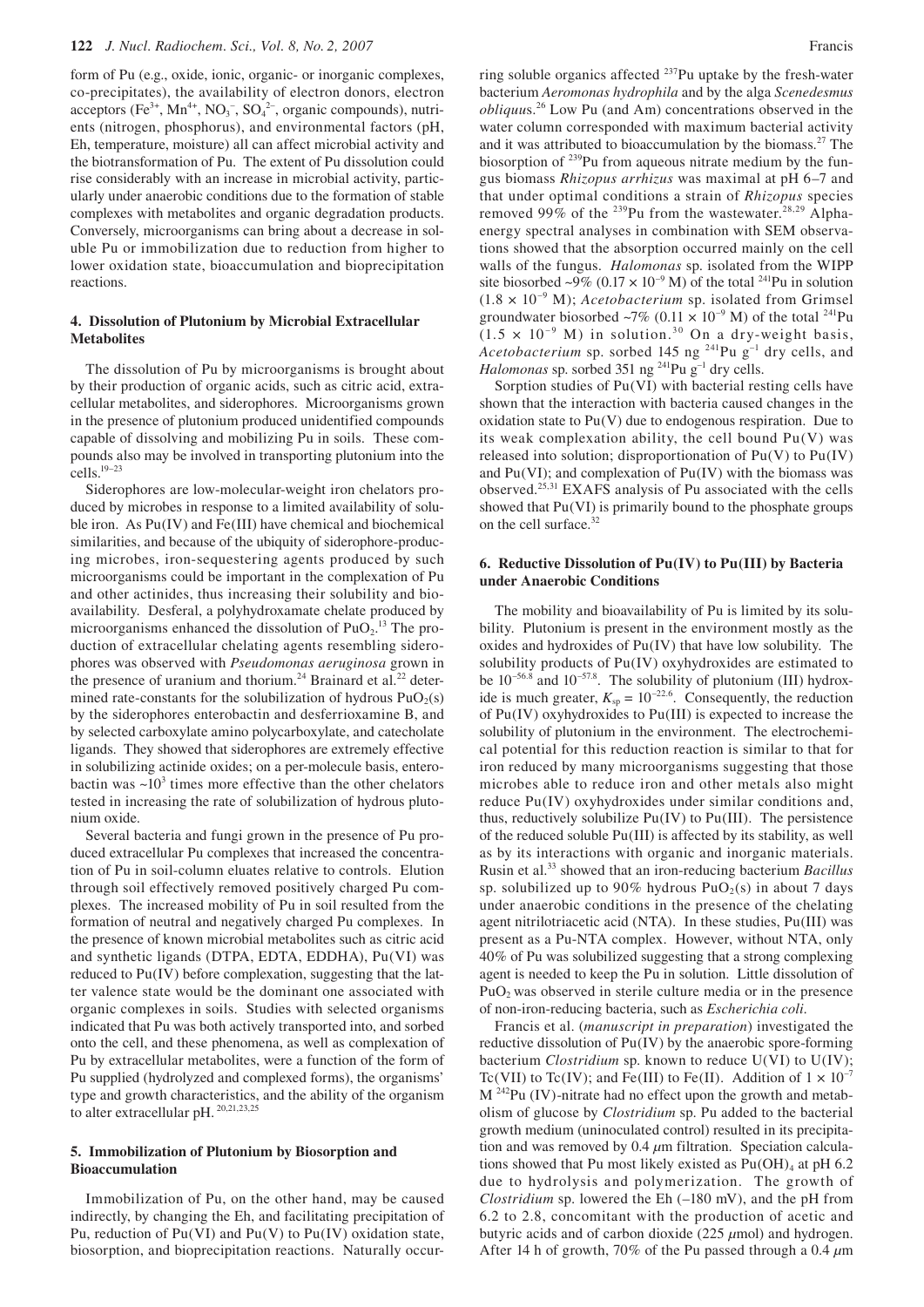filter and 55% through a 0.03 *µ*m filter suggesting a significant portion of Pu was solubilized. Solvent extraction by thenoyltrifluoroacetone (TTA) confirmed a decrease in the polymeric form of Pu and an increase in the soluble fraction, suggesting the presence of Pu<sup>3+</sup>. XANES analysis of the culture at the Pu *L*<sub>III</sub> edge (18.057 keV) confirmed that the oxidation state was  $Pu^{3+}$  (Figure 2). The Eh of the medium was low and the  $CO<sub>2</sub>$ concentration high, thus favoring the reduction of Pu from the tetravalent to the trivalent state. These results suggest that under appropriate conditions Pu can be reduced to Pu(III) by anaerobic bacterial activity.

### **7. Biotransformation of Plutonium-organic Complexes**

Chelating agents are present in TRU and mixed wastes due to decontamination of nuclear reactors and equipment, cleanup operations, and chemical separation of radionuclides. Plutonium forms very strong complexes with a variety of organic ligands. Naturally occurring organic complexing agents, such as humic and fulvic acids, and microbially produced complexing agents, such as citrate, and siderophores, as well as synthetic chelating agents can affect the mobility of Pu in the environment. The presence of organic ligands in radioactive wastes is a major concern because of the potential for increasing the transport of radionuclides from disposal sites. Biotransformation of the radionuclide-organic complex should precipitate the radionuclide from solution thereby retarding its mobility in the environment. Chelating agents, such as citric acid, are present in TRU and mixed wastes. In addition to other organic ligands, an estimated 1,950 moles of citric acid is present in the WIPP inventory of TRU waste.<sup>8</sup> Citric acid forms a strong complex with Pu(IV) and has been used in exploring chelation therapy, and in extracting <sup>239</sup>Pu from contaminated soil.<sup>9,10,34,35</sup> We investigated the biotransformation of Pu-citrate (cit) under aerobic conditions by *Pseudomonas fluorescens*. 36

**7.1. Characterization of Pu-citrate.** The complexation of Pu(IV) with excess citric acid at pH 4.5 and 6.5 was determined by solvent extraction and potentiometric titration and the mononuclear biligand  $PuOcit<sub>2</sub>$  was proposed.<sup>34</sup> Analyses of Th(IV)-citrate by potentiometric titration and conductimetric measurements showed the formation of  $[Th_2cit_3]^{4+}$  (Reference 37). Tetravalent plutonium forms a 1:1 Pu:citric acid  $(K = 10^{15})$ complex and a 1:2 Pu:citric acid complex  $(K = 10^{30})$ .<sup>38</sup> In the presence of excess citric acid,  $Pu(IV)$  oxidation state is stable.<sup>19</sup> At pH 6.5, we identified a monomeric [Pucit] species, two forms of biligand [Pucit<sub>2</sub>] species, and a dimeric [Pu<sub>2</sub>cit<sub>2</sub>] species of tetravalent plutonium with citric acid. Speciation calculations showed that the biligand complex is the predominant form. In addition, analysis of the complex over 100 h demonstrated that citric acid inhibits polymer formation. We determined the complexation of Pu-citrate by ESI-MS and EXAFS. Figure 3 shows the ESI-MS spectra for  $1.6 \times 10^{-4}$  M Pu-citrate complex. The spectrum shows the presence of three forms of the Pu-citrate complex. The dominant peaks in the spectrum can be attributed to the formation of a monomeric Pu-citrate complex  $(m/z = 473.0)$  [Pucit(H<sub>2</sub>O)Na]<sup>+</sup> (Figure 4A) and the biligand complex is indicated by the presence of the three peaks at  $m/z = 686.9$   $[Pu(H<sub>2</sub>cit)<sub>2</sub>NO<sub>3</sub>]<sup>+</sup>$ ,  $m/z = 709.0$  $[Pu(Hcit)(H_2cit)NaNO_3]^+$ , and  $m/z = 731.0 [Pu(Hcit)_2Na_2NO_3]^+$ (Figure 4B). The differences in molecular weight for each form are due to the presence of anion (nitrate) and cation (hydrogen, sodium) species which result in formation of singlycharged species. The presence of a complex containing two Pu atoms is noted at  $m/z = 966.9$   $[Pu<sub>2</sub>(Hcit)(cit)(NO<sub>3</sub>)<sub>2</sub>]<sup>+</sup>$  (Figure 4C) indicating the formation of a dinuclear species. XANES and EXAFS determine the oxidation state of the Pu and the nature of Pu complexation with citric acid. XANES analysis confirmed that the Pu was present as tetravalent form (data not shown). Figure 5 shows the  $k^3$ -weighted raw EXAFS spectrum



**Figure 2.** XANES analyses of Pu before and after bacterial action (*Francis, Dodge, Gillow; manuscript in preparation).*



**Figure 3.** Electrospray ionization mass spectrum (ESI-MS) in the (+) mode showing the molecular ions (*m/z)* produced by citric acid and the Pu-citrate complex at pH 6.5.36



**Figure 4.** Proposed structures at pH 6 for the monoligand 1:1 Pu:citric-acid complex (A); biligand 1:2 Pu:citric-acid complex  $[PuO(cit)<sub>2</sub>]^{4-}$  (B); and dimeric 2:2 Pu:citric-acid complex (C). The open circles represent oxygen and the filled circles represent carbon atoms.

and the Fourier transform for the Pu-citrate complex. Based upon this analysis the best configuration for the molecule consists of a mononuclear biligand complex (Figure 4B). The presence of 1:1 Pu-citrate complex at pH 4 was reported by Kantar and Honeyman.<sup>39</sup> However, the dimeric complex has not been previously reported.36

**7.2. Biodegradation of citric acid and Pu-citrate complexes.** Figure 6 depicts the rate and extent of citrate degradation in samples containing 10–6 M and 10–8 M Pu present as Pu-citrate complexes at an ionic strength of 0.18 M. Citric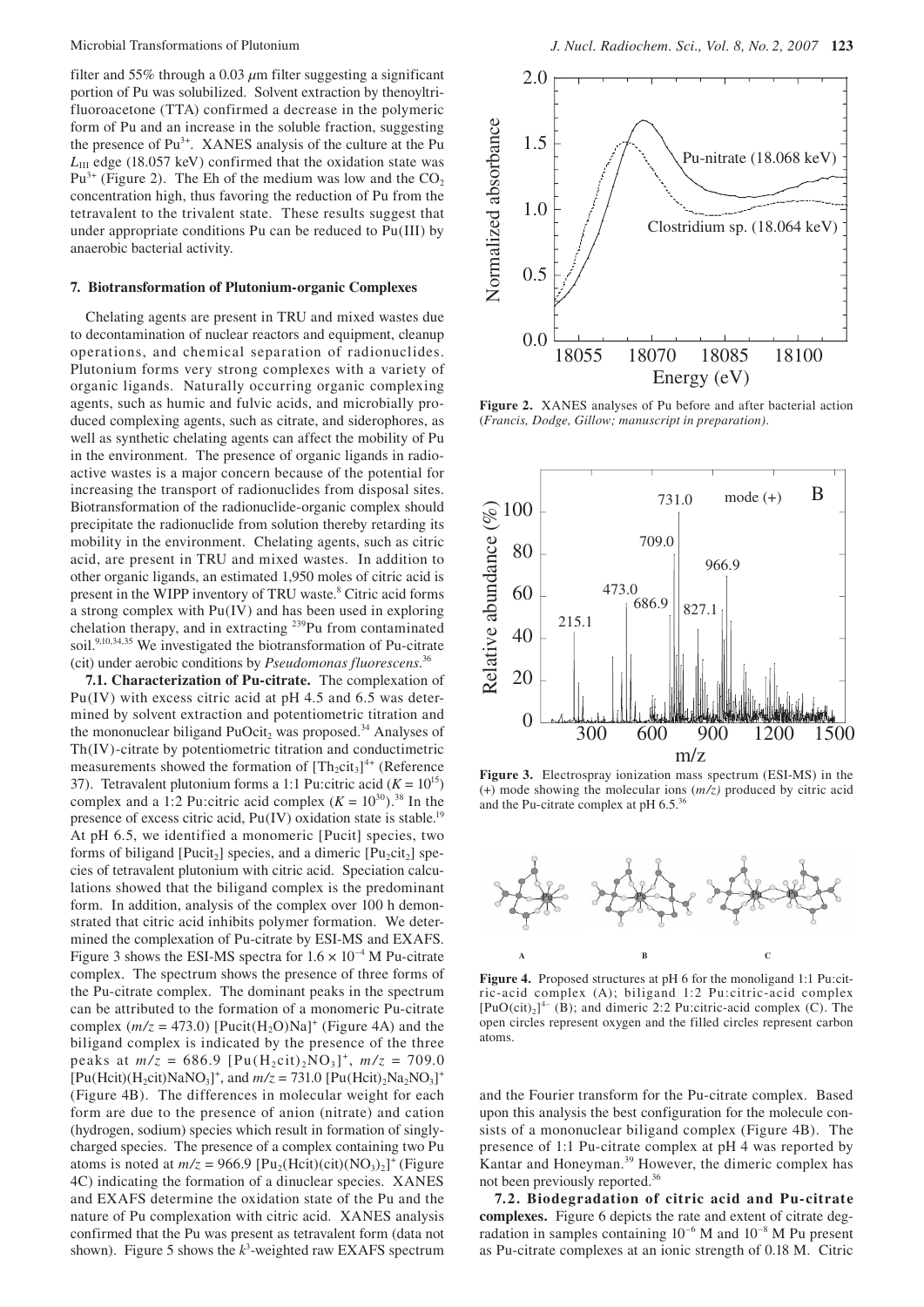

**Figure 5.** EXAFS analysis for 1:2 Pu:citric-acid complex at pH 6.5. Experimental data (solid line); fitted data (dashed line).<sup>3</sup>



**Figure 6.** Effect of adding  $10^{-6}$  and  $10^{-8}$  M <sup>242</sup>Pu on citrate metabolism. Citric-acid concentration is  $10^{-4}$  M in all treatments.<sup>3</sup>

acid  $(10^{-4} \text{ M})$  in the absence of Pu was metabolized completely at a rate of 4.9  $\mu$ M/h. With 10<sup>-6</sup> and 10<sup>-8</sup> M Pu present as the Pu-citrate complex we observed a slight decline on the rate and extent of citrate degradation in comparison to the sample lacking Pu. In both samples, citrate was degraded >96%, and at the rate of 4.0  $\mu$ M/h and 3.8  $\mu$ M/h, respectively. In the presence of  $10^{-6}$  M Pu,  $20\%$  was retained on the 0.4  $\mu$ m filter, and 27% on the 0.03  $\mu$ m filter; similar results were found with 10<sup>-8</sup> M Pu, at 43% and 57%, respectively (data not shown). Comparison of the 10–6 M Pu samples inoculated with bacteria with that of the control samples (uninoculated sample) showed that there is greater retention on the  $> 0.4 \mu$ m filter in the former. These data suggest that the soluble  $10^{-6}$  and  $10^{-8}$  M Pucitrate complexes underwent significant biodegradation with Pu released as a particle-reactive species that adsorbed to the cells ( $> 0.4 \mu$ m), and possibly as a colloidal species ( $> 0.03 \mu$ m). Although the Pu(IV)-citrate complex is stable in the absence of bacteria, adding bacteria to the 1:100 and 1:10000 Pu(IV) citrate complexes resulted in the retention of Pu species at 20– 43% by the 0.4  $\mu$ m filter (biomass associated), and 27–57% by





**Figure 7.** SEM-EDS analysis of the bacteria and clay mixture showing that Pu was preferentially associated with bacterial cells.<sup>42</sup>

the 0.03  $\mu$ m filter (colloid fraction). Yong and Macaskie<sup>40</sup> showed that the Th(IV)-citrate complex, an analog for Pucitrate, does not interact with *Citrobacter* sp. immobilized cells.

### **8. Interactions of Plutonium with Bacteria and Clay**

Kudo et al. $41$  investigated the interactions between the anaerobic sulfate-reducing bacteria and Pu in the presence and absence of bentonite, a backfill material for nuclear waste disposal. The bentonite was obtained from Japan, and the anaerobic sulfate-reducing bacteria were isolated from a pulp- and paper-wastewater treatment plant. Distribution coefficients  $(K_d, \text{ in } mL/g)$  were used as indices of radionuclide behavior. Pu  $K_d$  values for living bacteria ranged from  $1.8 \times 10^3$  to  $1.1 \times$  $10<sup>5</sup>$  depending on the pH, while the  $K_d$  values for dead bacteria were  $1.2 \times 10^3$  to  $5.9 \times 10^3$ . Furthermore, higher  $K_d$  values of  $4.0 \times 10^4$ –1.1 × 10<sup>5</sup> for living bacteria were obtained for pHs between 6.83 and 8.25, while pH had no effect on the dead bacteria. In contrast, Pu  $K_d$  values for mixtures of living bacteria with bentonite, and sterilized (dead) bacteria with bentonite were  $1.2 \times 10^3$  to  $8.4 \times 10^4$  and  $6.2 \times 10^2$  to  $1.7 \times 10^4$ , respectively. The presence of live anaerobic bacteria with bentonite increased the  $K_d$  values of <sup>239</sup>Pu by 50-fold, in comparison to the mixture of dead bacteria with bentonite. The Pu  $K_d$  values for bentonite alone, both nonsterilized and sterilized, were approximately  $1.0 \times 10^4$ . The results suggest that anaerobic bacteria within the engineered barrier system (in this case, bentonite) will play a significant role in modulating the behav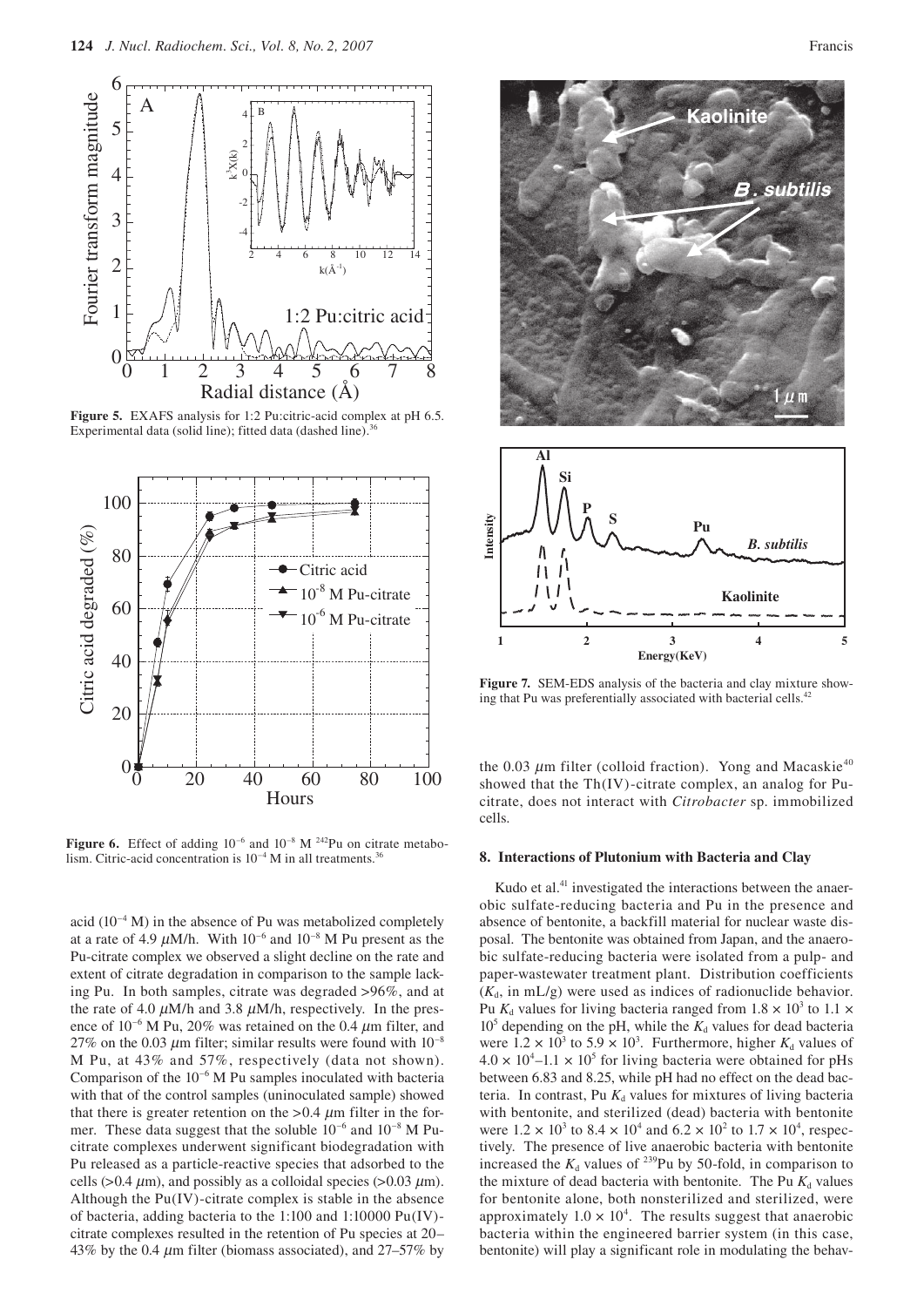ior of Pu in geologic repositories.

Exposure of kaolinite clay to Pu(VI) showed rapid adsorption and was desorbed readily without change in the oxidation state. In contrast, *Bacillus subtilis* cells exposed to Pu(VI) showed absorption of Pu(VI) with subsequent reduction to  $Pu(V)$  and then to  $Pu(IV)$ . Incubation of  $Pu(VI)$  with a mixture consisting of bacterial cells and kaolinite showed that Pu was preferentially associated with bacterial cells as Pu(IV) and little Pu was found with kaolinite as evidenced by SEM and EDS analyses (Figure 7). $42$  The bacterial cell surfaces consist of the negatively charged anionic functional groups of phosphoryl, carboxyl, and hydroxyl moieties with affinity to bind Pu. The mechanisms of accumulation of Pu(IV) may entail its precipitation as insoluble Pu hydroxides and/or complexation with the functional groups of the cellular surfaces or phosphate released form the bacteria. Panak et al.<sup>32</sup> showed that Pu(IV) was predominantly associated with the bacterial phosphates.

## **9. Mobilization of Plutonium from Contaminated Soils Due to Microbial Activity**

Characterization of Pu at contaminated sites shows that its environmental form varies according to the site and the waste stream. For example, at Rocky Flats, CO, the predominant form appears to be as  $PuO_2(s)^1$  at the Nevada Test Site (NTS) Pu was associated with mineral oxides;<sup>3</sup> while, at Oak Ridge, TN it is associated with organic matter.<sup>5</sup> Pu is generally considered to be relatively immobile; however, its transport to varying distances at low concentrations as colloids was observed at Rocky Flats (RF), Los Alamos National Laboratory (LANL), and NTS.1–4,6 Plutonium in surface waters at the RF site was shown to be associated with organic macromolecules.<sup>6</sup> Studies with Pu contaminated soils show that Pu and other radionuclides are remobilized due to enhanced aerobic or anaerobic microbial activity (*Francis and Dodge, unpublished results*). Several bacteria and fungi grown in the presence of Pu produced extracellular Pu complexes that increased the concentration of Pu in soil-column eluates relative to controls. Elution through soil effectively removed positively charged Pu complexes. The increased mobility of Pu in soil resulted from the formation of neutral and negatively charged Pu complexes. In the presence of known microbial metabolites and synthetic ligands (DTPA, EDTA, EDDHA), Pu(VI) was reduced to Pu(IV) before complexation, suggesting that the latter valence state would be the dominant one associated with organic complexes in soils.20 We examined the effect of microbial activity on the mobility of Pu from a contaminated soil.

**9.1. Characterization of Pu-contaminated soil.** Plutoniumcontaminated soil (HP-11) was obtained from Area 11 soil of the Double Track test shot area at the NTS and had a gross activity of 50 nCi/g. The individual  $\alpha$  components of the total activity were determined and are given in Table 1. The  $\beta$ -emitter 241Pu has also been detected but was not quantified. Minerals present in the soil were determined using *µ*-X-ray diffraction on beamline X7A at the National Synchrotron Light Source (NSLS). The predominant minerals consisted of various forms of iron oxides and aluminosilicates. The uranium was present in the soil as hexavalent form associated as the minerals schoepite  $(UO_3.2H_2O)$  and liebigite  $(Ca_2UO_2(CO_3)_3.11H_2O)$ .

**9.2. Mobilization of Pu, Am, and U in NTS soil due to microbial activity.** The effect of bacterial activity on the mobilization of radionuclides in NTS soil is presented in Figure 8. Under anaerobic conditions glucose was metabolized with decrease in pH to 4.8 and an increase in  $\alpha$  activity in solution. However, the appearance of the actinide in solution was concomitant with decrease in pH (Figure 8). In addition, the alkaline nature of the soil suggests that mobilization may be due to

**TABLE 1: Total** α **activity in NTS soil**

| Isotope              | $\alpha$ activity in NTS soil |                           |
|----------------------|-------------------------------|---------------------------|
|                      | / $nCi$ $g^{-1}$              | / $\mu$ g g <sup>-1</sup> |
| 233,234 <sub>T</sub> | < 0.18                        | $< 6.1 \times 10^{-2}$    |
| 235,236 $\uparrow$ T | < 0.15                        | $3.6 \times 10^{1}$       |
| $238$ <sup>T</sup>   | < 0.14                        | $<4.2 \times 10^2$        |
| $^{241}$ Am          | $3.8 \pm 0.7$                 | $1.1 \times 10^{-3}$      |
| $^{238}P_{11}$       | $0.44 \pm 0.02$               | $2.6 \times 10^{-5}$      |
| $^{239,240}Pu$       | $69.2 \pm 6.5$                | $1.1 \times 10^{-1}$      |



**Figure 8.** Mobilization of actinides due to microbial activity (*Dodge and Francis, manuscript in preparation*).

dissolution of carbonate species present in the soil.

Addition of citric acid to the soil showed metabolism of citric acid and an increase both  $\alpha$  and  $\beta$  activity in solution. However with increase in time there was sudden decrease in  $\alpha$ and  $\beta$  activity (data not shown). This loss of activity in solution coincided with the complete utilization of citric acid by the bacteria. There was only a slight decrease in pH to 7.7 in the bacterially active sample. This observation suggests that citric acid forms a soluble complex with the actinide and that its removal due to bacterial metabolism releases the actinide, resulting in its precipitation. These results also suggest that the type of carbon source will have a different effect on microbial mobilization of actinides.

### **10. Summary**

A slight increase in microbial activity can alter the oxidation state of Pu(VI) to Pu(IV) because of the very small differences in the reduction potential between  $Pu(VI)$ ,  $Pu(V)$ , and  $Pu(IV)$ . We observed (i) reductive dissolution of  $Pu(IV)$  to  $Pu(III)$  by the anaerobic bacterium *Clostridium* sp.; (ii) biodegradation of Pu-citrate complexes by *Pseudomonas fluorescens* resulted in the formation of polymeric Pu; and (iii) incubation of Pu(VI) with *Bacillus subtilis*, kaolinite clay, or their mixture showed that Pu was reduced to  $Pu(V)$  only in the presence of bacteria and that the oxidation state of Pu associated with *Bacillus subtilis* and the mixture was Pu(IV); no changes in Pu oxidation state was observed with clay. Studies with Pu-contaminated soils from NTS show that Pu and other radionuclides are remobilized due to enhanced aerobic or anaerobic microbial activity and the type of carbon source affected the rate and extent of Pu in the solution phase.